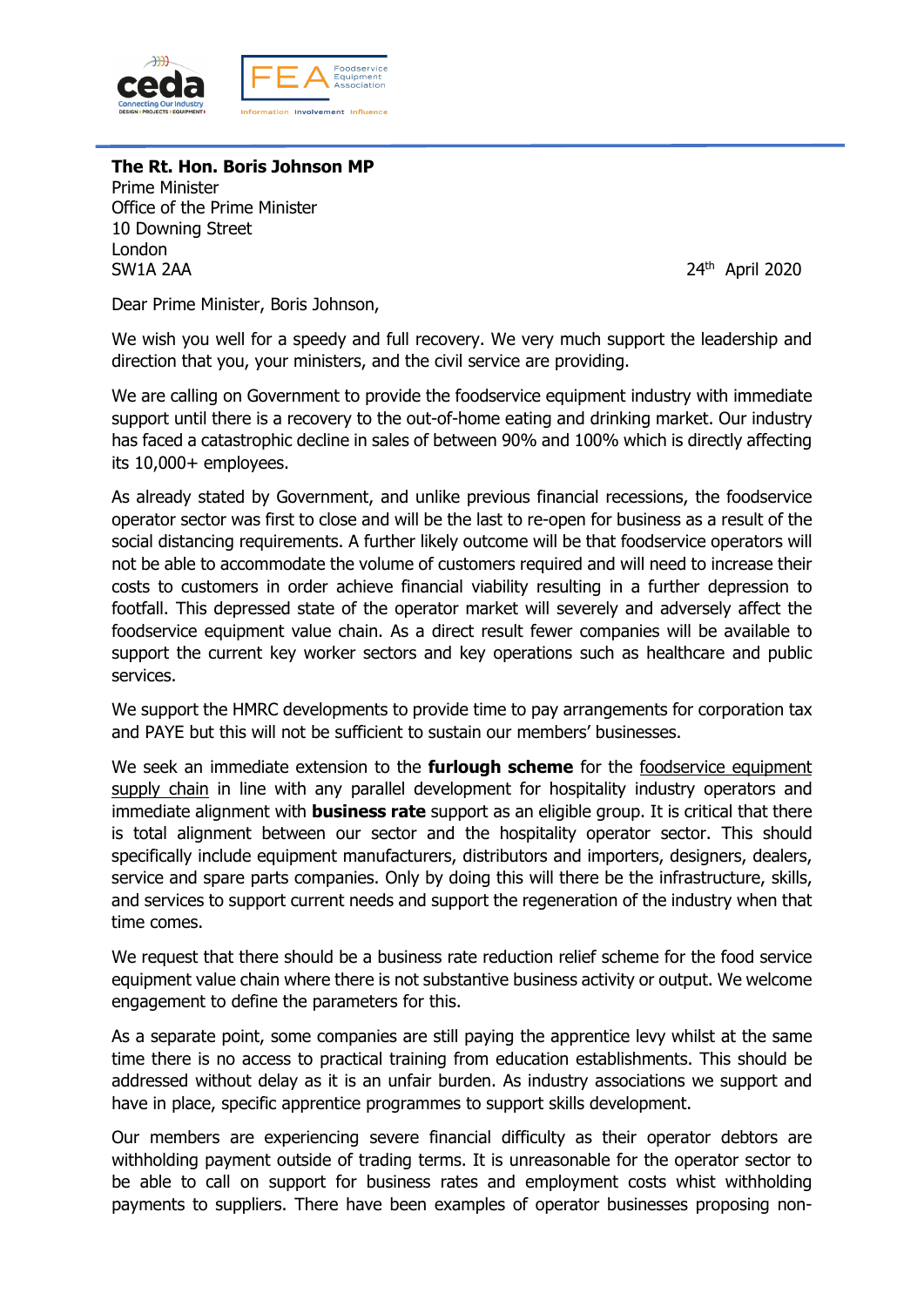

payment of bills until they are open for business again, and then seeking extensions to 120 day or even 9-month credit terms – businesses cannot withstand having such terms imposed upon them. This situation is totally unacceptable to us when Government support is being made available via the current schemes. We call for immediate action to be taken to prevent this situation and for it to be conditional for foodservice operators receiving furlough or business rate support to pay their suppliers to terms.

As good working practice, we propose that any business without the cash to pay trade creditors as a result of Covid 19 should apply for a Business Interruption Loan and settle their obligations. If a business is ineligible for the loan they should provide a certificate from their bank & accountant confirming this to all creditors who can use this to claim interest on overdue monies which the government can in turn claim back from the debtor via the VAT or Corporation Tax system.

To speed up access to the CBIL's, they should be 100% government backed but only made available to businesses who can demonstrate they were viable had Covid 19 not occurred and show capability to make repayments. Practically and to prevent companies borrowing more cheap money than they should via the BIL, scheme applications could be supported by certification from the auditor agreeing that the amount requested is resulting from the impact of the epidemic. Our members' experience is that banks are not releasing money quickly enough or they are taking the view that the risk is unacceptable due to the current trading conditions.

Time is of the essence in addressing these issues in order to support the immediate and foreseeable needs of the foodservice equipment sector in providing the essential support needed for the sustained delivery of out-of-home food and drink services. Only by doing this can our sector assist with the delivery of the equipment and services required to support the country through this crisis. It will also ensure that there will be viable companies with the vital skills and services that are essential to support recovery as quickly as possible; with the resultant tax and income benefits that will accrue.

If these measures do not take place there will be business failures, resulting in significant market disruption and skills and service gaps. These gaps cannot be filled in the short to medium term by other players because of investment inertia. It will be better to effectively support and sustain what we already have in the equipment value chain, rather than hope for market forces to do so at some point in the future.

Yours sincerely,

Kett Ware

**Adam Mason Keith Warren** Director General Chief Executive ceda.co.uk fea.org.uk adam@ceda.co.uk keith.warren@fea.org.uk

Correspondence address c/o Keith Warren, Chief Executive, Foodservice Equipment Association. Rotherwick House, 3 Thomas More Street, London E1W 1YZ keith.warren@fea.org.uk t.0207 793 3032 m07860395752